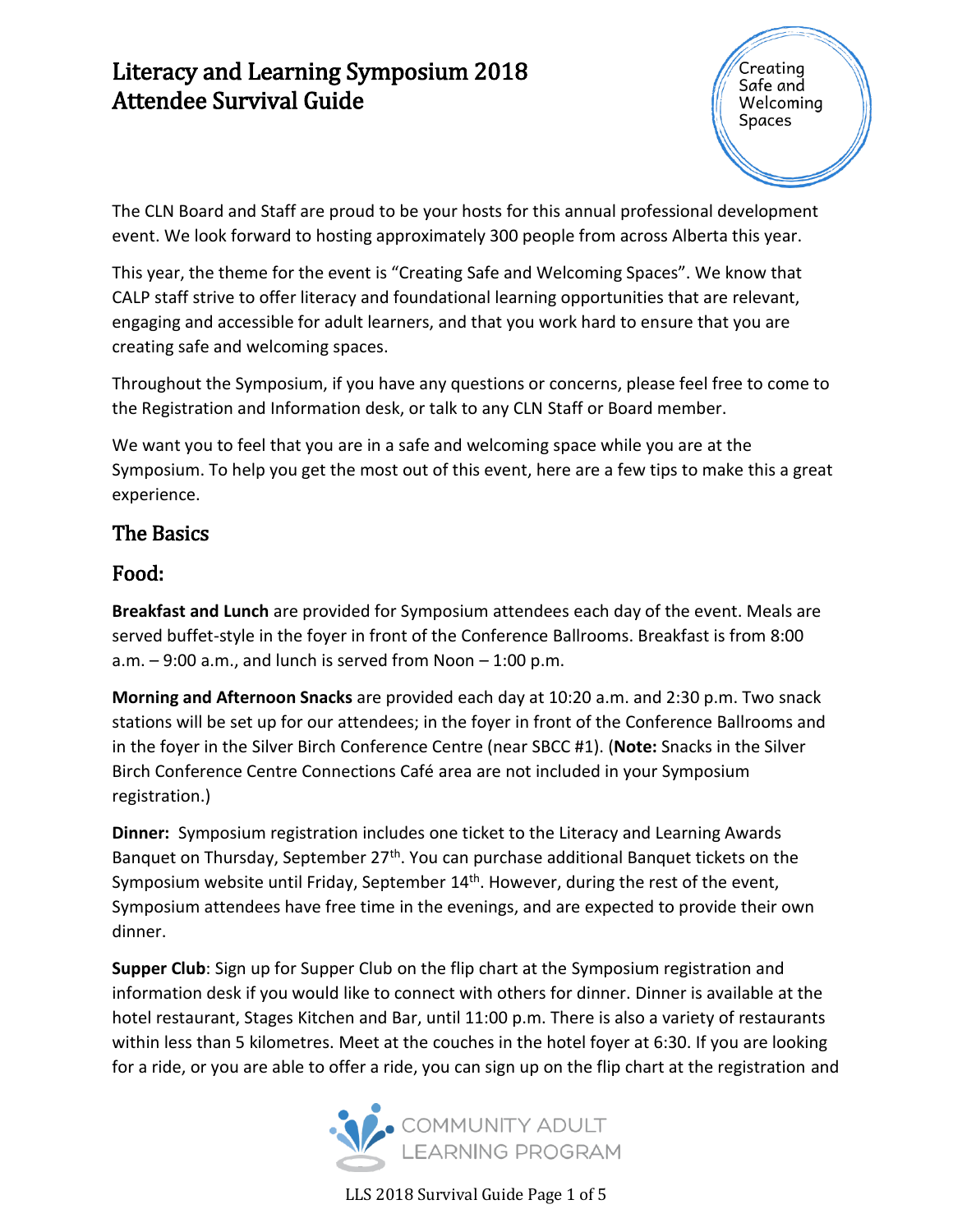

information desk. If you prefer something quieter, the hotel offers room service until 11:00 p.m.

**IMPORTANT NOTE:** If you have any **allergies** or **dietary restrictions**, please be sure you include them on your personal CALP Portal account when you register. On site, simply identify yourself to any member of the hotel banquets team and they will provide you with a meal that meets your needs based on the information that you provided.

#### Shelter:

A block of rooms has been reserved for the Literacy & Learning Symposium 2018 at the:

DoubleTree by Hilton Hotel West Edmonton, 16615 - 109 Avenue NW, Edmonton, AB

The negotiated rate for a Deluxe Room is \$139 (plus taxes).

Hotel rooms will be held in our group block at the negotiated rate until September 15<sup>th</sup>, 2018. Symposium Attendees must mention they are attending the "Literacy & Learning Symposium 2018" to receive the negotiated rate. To book your room, phone 780-484-0821 or toll free 1- 800-661-9804 and provide the following information:

**Group Name:** Literacy & Learning Symposium 2018 **Group Code:** L18

**Note:** When considering your accommodation needs, please note that breakfast is provided each morning starting at 8:00 a.m. in foyer in front of the Conference Ballrooms. Sessions will begin at 9:00 a.m.

#### Clothing:

**Dress in layers!** The temperature within the hotel and from room to room can fluctuate, based on the weather, the size of the room, the number of people in a room, or the learning activities taking place. Cardigans, shawls and/or wraps are highly recommended, as they are easy to put on or take off, depending on the temperature in the hotel and breakout session rooms.

**Wear comfortable shoes!** There's a fair bit of walking between the different areas of the hotel.



LLS 2018 Survival Guide Page 2 of 5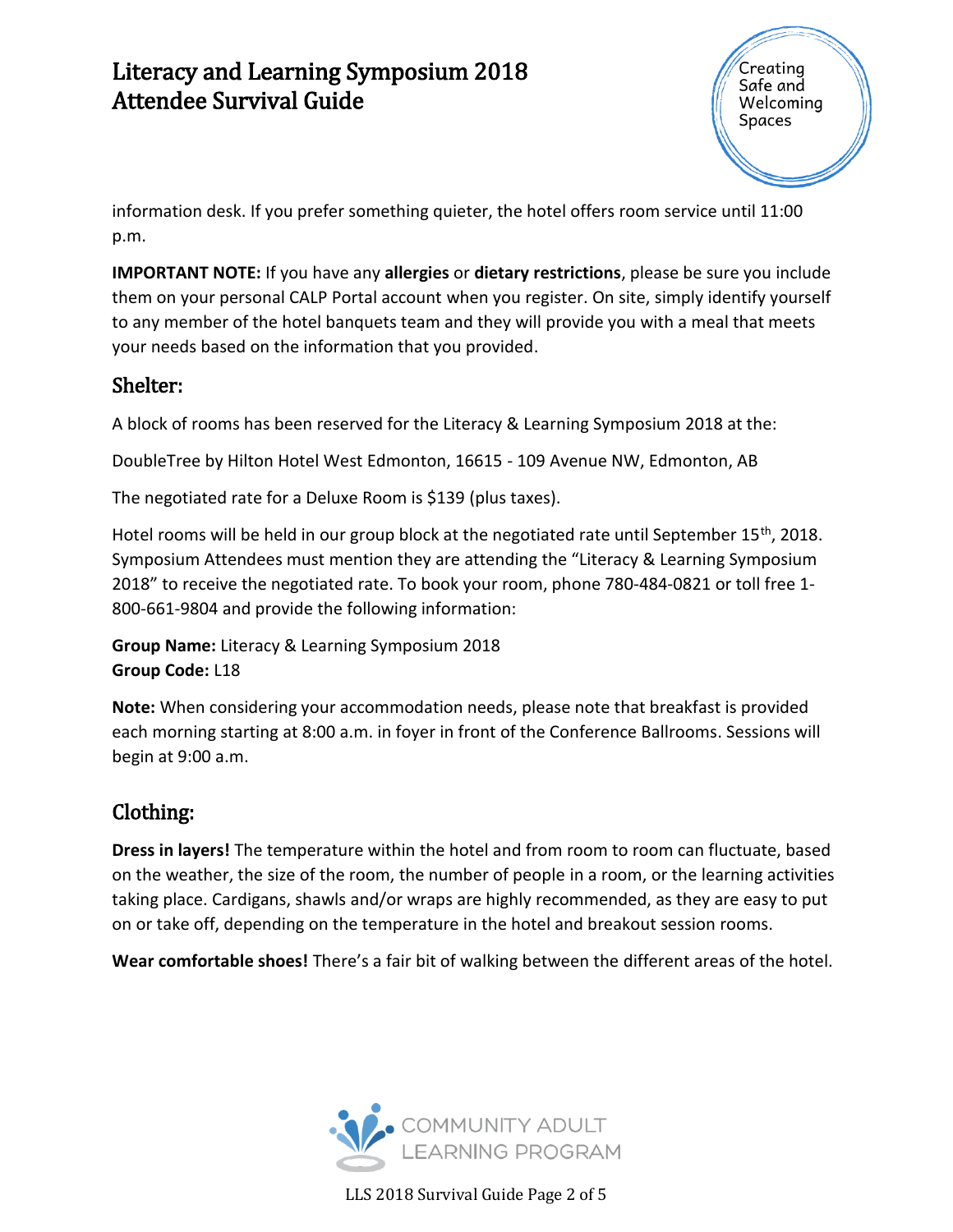

### Pro Tips to get the Most out of your Symposium Experience

The Literacy and Learning Symposium is a whirlwind of networking, learning and celebrating. Be sure to manage your own time and energy so you get the most out of your time with us.

**When and where are things happening?** Each attendee will receive a printed personal agenda, which includes schedules of daily events, breakout sessions and social activities, and a map of the hotel and conference centre. You can also stop by the Symposium registration and information desk. Each day, we will post signage of the day's events, and a large map of the hotel. (**Note:** We will be using 2 areas of the hotel for our plenary sessions and breakout rooms and both are located on the main level of the hotel – the Conference Ballroom area and the Silverbirch Conference Centre area.)

**First-time Symposium attendees:** Attend the Connections Café session for New CALP staff on Tuesday, September 25<sup>th</sup> at 9:00 a.m. to meet new people and start your Symposium experience off right!

**Making New Connections:** We know that you will have the opportunity to network and connect with a lot of people during the Symposium. Check out the back pages of your attendee agenda to find some networking notes pages, where you can keep track of your new connections.

**Fireside Chat (SBCC #4):** If you are looking for a quiet and informal place to connect, share and learn from one another, but do not want to leave it to chance, come to the Fireside Chat room. This living room format meeting place is a flexible space where you can engage in purposeful networking in a cozy, private nook.

#### Symposium Social Events

**Symposium Social: Tuesday, September 25th** Following the CLN's Annual General Meeting, join us for a casual social evening in the Logan Ballroom (3, 4) from 4:30 p.m. – 6:30 p.m. **New this year**: A number of CALPs will display poster presentations and promotional materials. Hot and cold appetizers will be served, cash bar on site, door prizes to be won!

**Literacy and Learning Awards Banquet: Thursday, September 27th** in the Logan Ballroom (3, 4) from 6:00 p.m. – 9:00 p.m. (Cocktails: 6:00 – 6:30; Dinner 6:30 – 8:00; Awards Ceremony 8:00 – 9:00) The annual awards banquet will feature an adult learner speaker, presentations of the CLN Outstanding Contribution to Community Adult Learning Award, the Ruth Hayden Family Literacy Practitioner Award, and the Council of the Federation Literacy Award. Minister of Advanced Education, Marlin Schmidt will join us for this celebration. The Banquet follows a



LLS 2018 Survival Guide Page 3 of 5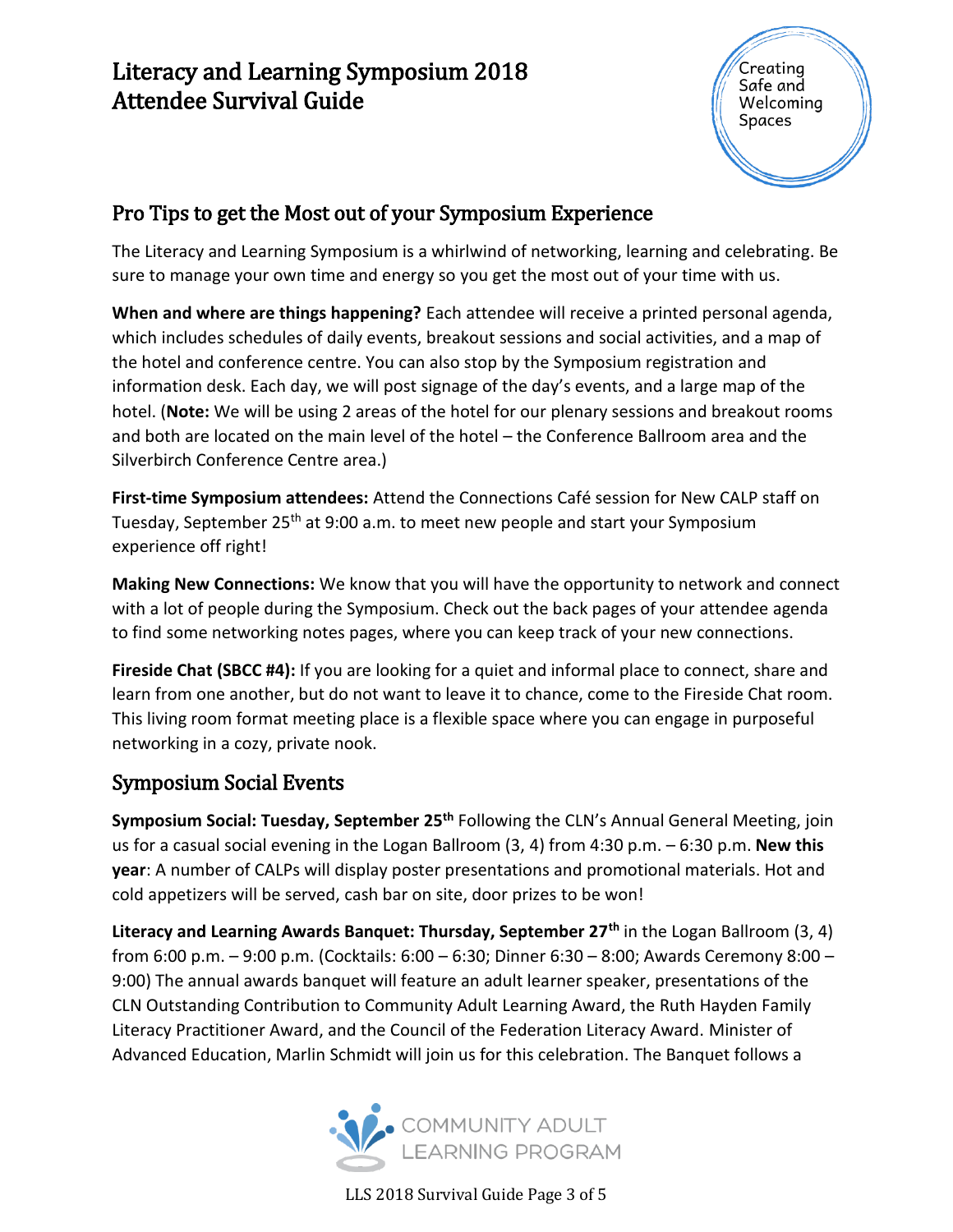Creating Safe and Welcoming Spaces

more formal program than most of the Symposium, as it is an opportunity to celebrate the accomplishments of award winners and the featured adult learner. However, the Banquet is intended to be warm, safe and welcoming to all, so there is no dress code in effect.

#### Self-care, Shopping and Entertainment

**Energizing Tips:** Our brains are like sponges – they can only absorb so much. Consider trying a few simple things to help you stay energized and ready to learn during the event.

- Pack your favourite nutritious snacks, for downtime in your room.
- Try not to overwork yourself beforehand.
- Carve out downtime while at the event.
- Get enough sleep.
- Eat smart and drink lots of water.
- Take breaks and get outdoors from time to time.

**Green Spaces:** Need to get outside for a power walk or a few minutes of fresh air to recharge? Just cross Mayfield Road in front of the hotel to find a quiet greenspace protected by a sound barrier. If you want to venture a little farther, there are several other parks within walking distance, easily found using Google Maps.

**Fitness and Yoga:** Attendees who are staying at the DoubleTree are welcome to access the hotel's complimentary indoor pool and fitness room at no extra cost.

There are also a number of Yoga Centres nearby:

- Bikram Yoga West Edmonton [www.bywe.ca](http://www.bywe.ca/) 15109 Stony Plain Rd NW (780-423- 3999) – An Adult one class pass is \$21. Towels and mats available for rent or purchase, but yoga mat and towel rentals are included in your first visit.
- Moksha Yoga Edmonton West <https://edmonton.mokshayoga.ca/> 14927 111 Ave NW (780-481-3070) – A drop in class is \$20. Schedule will be similar to one posted online, with some changes. Final schedule to be posted a month in advance. Moksha is waiving the mat and towel rental fee if you show your Literacy and Learning 2018 nametag.
- Shanti Yoga [www.shantiyogastudio.ca](http://www.shantiyogastudio.ca/) 10459 145 St (780-421-9444) A drop in class is \$18. The schedule that is posted online now, will be the same schedule in September. Yoga mats are available.



LLS 2018 Survival Guide Page 4 of 5